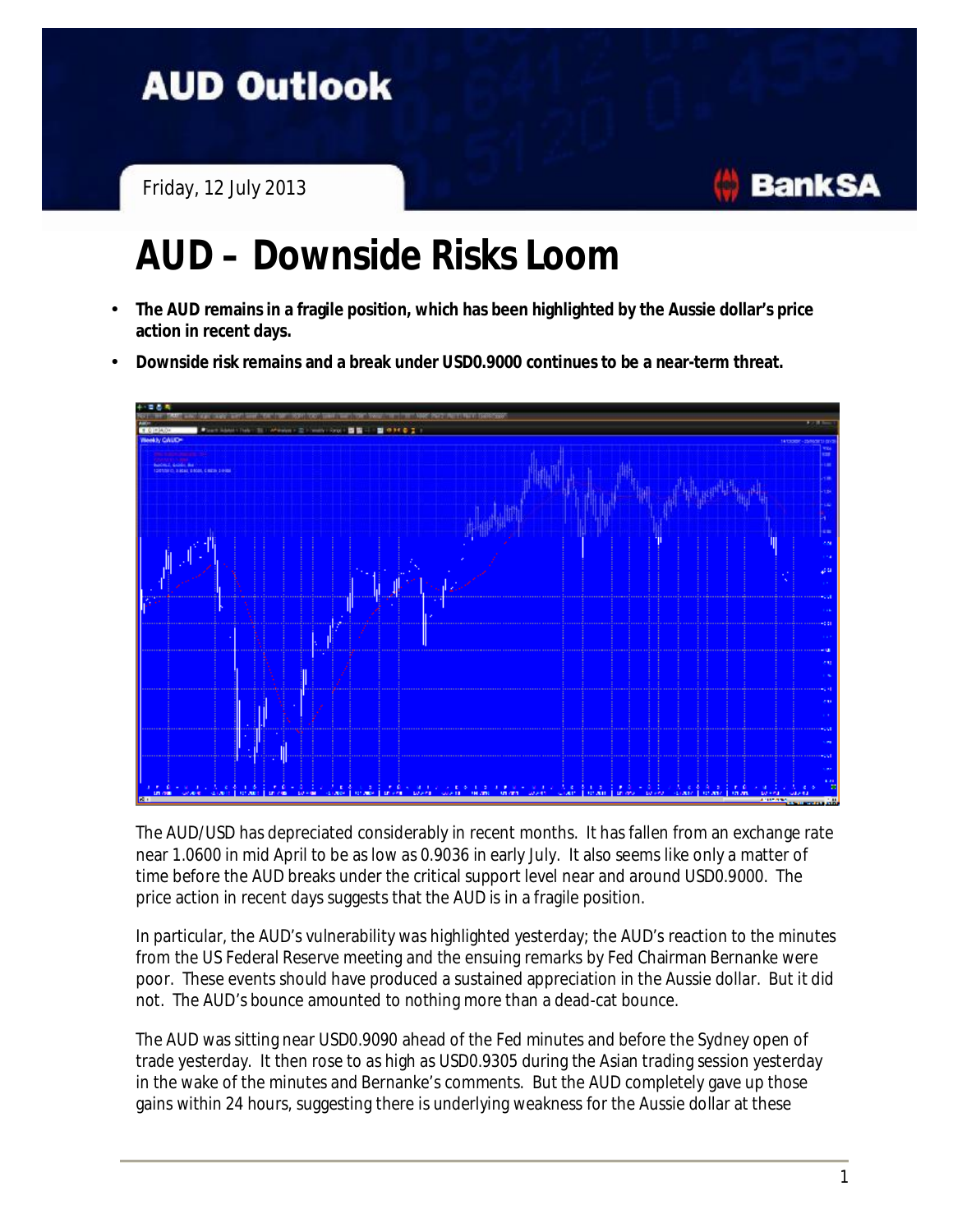levels.

While there was not a fundamental shift in the minutes, the remarks from Bernanke did appear more on the dovish side. Taken together, the minutes and remarks suggest that the timing of a reduction in the Fed's bond-buying program (or quantitative easing) might be pushed out. Market expectations that the program might start to taper off as soon as September may therefore be off the mark.

The Fed's bond-buying program has pressured the USD in recent years because it equates to printing money and erodes the value of the currency. It was introduced by the US Federal Reserve as a means to stimulate the US economy.

The impact of effectively 'printing money' was to keep bond yields low and force capital to seek more productive uses. So any prospective changes to this bond-buying program will influence demand for the USD and the value of the AUD against the greenback.

Indeed, the effective debasement of the US currency via quantitative easing had been one of the key factors that helped elevate the AUD to parity and above. Now the expected reversal will likely be one of the key reasons for keeping it under parity.

Other factors representing downside risk for the AUD are concerns about the outlook for economic growth in Australia and expectations for further reductions in Australia's cash rate. Moreover, there has been a rise in the uncertainty surrounding the Chinese economic outlook.

So the pressure for the AUD will be downwards. But within this trend, volatility will continue. The uncertainty around when the reduction in the US quantitative easing program will begin should continue to encourage volatility in the AUD.

*Please also refer to our AUD Outlook published in our July Quarterly Economic Outlook.*